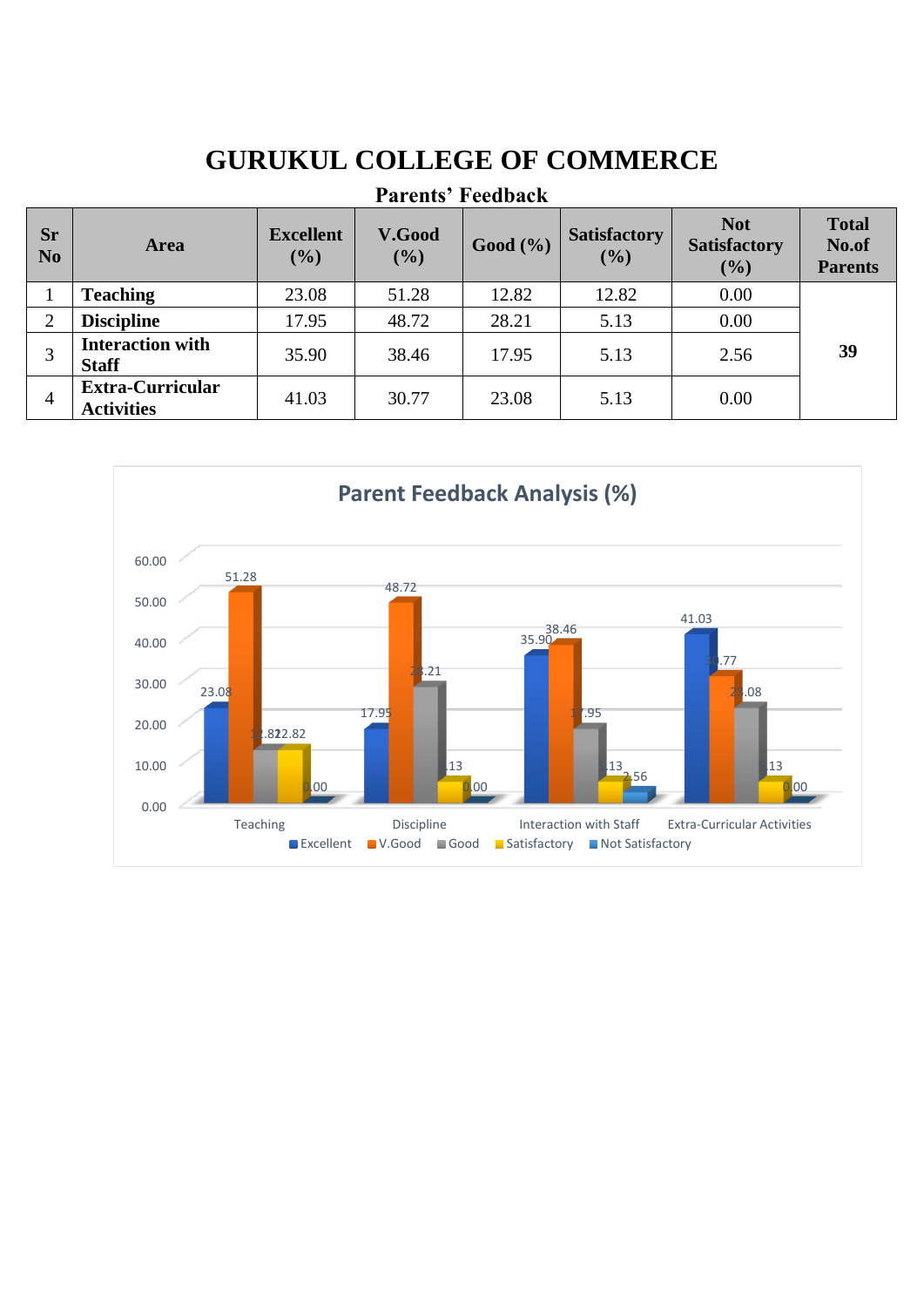| <b>Employer Feedback</b>    |                                                           |                            |                  |             |                            |                                          |                 |  |
|-----------------------------|-----------------------------------------------------------|----------------------------|------------------|-------------|----------------------------|------------------------------------------|-----------------|--|
| <b>Sr</b><br>N <sub>0</sub> | Area                                                      | <b>Excellent</b><br>$($ %) | V.Good<br>$($ %) | Good<br>(%) | <b>Satisfactory</b><br>(%) | <b>Not</b><br><b>Satisfactory</b><br>(%) | <b>Employer</b> |  |
|                             | Was the curriculum in line with<br>industry requirements? | 0.00                       | 11.11            | 55.56       | 33.33                      | 0.00                                     |                 |  |
| 2                           | Soft skills and presentation of<br>the students.          | 0.00                       | 22.22            | 44.44       | 33.33                      | 0.00                                     |                 |  |
| 3                           | Subject knowledge of the<br>students                      | 11.11                      | 33.33            | 33.33       | 22.22                      | 0.00                                     | 9               |  |
| $\overline{4}$              | <b>Hospitality</b>                                        | 22.22                      | 44.44            | 22.22       | 11.11                      | 0.00                                     |                 |  |
| 5                           | <b>Assessment on interpersonal</b><br>skills of students  | 11.11                      | 33.33            | 44.44       | 11.11                      | 0.00                                     |                 |  |
| 6                           | Overall response from the<br>students.                    | 11.11                      | 44.44            | 33.33       | 11.11                      | 0.00                                     |                 |  |

### **GURUKUL COLLEGE OF COMMERCE**